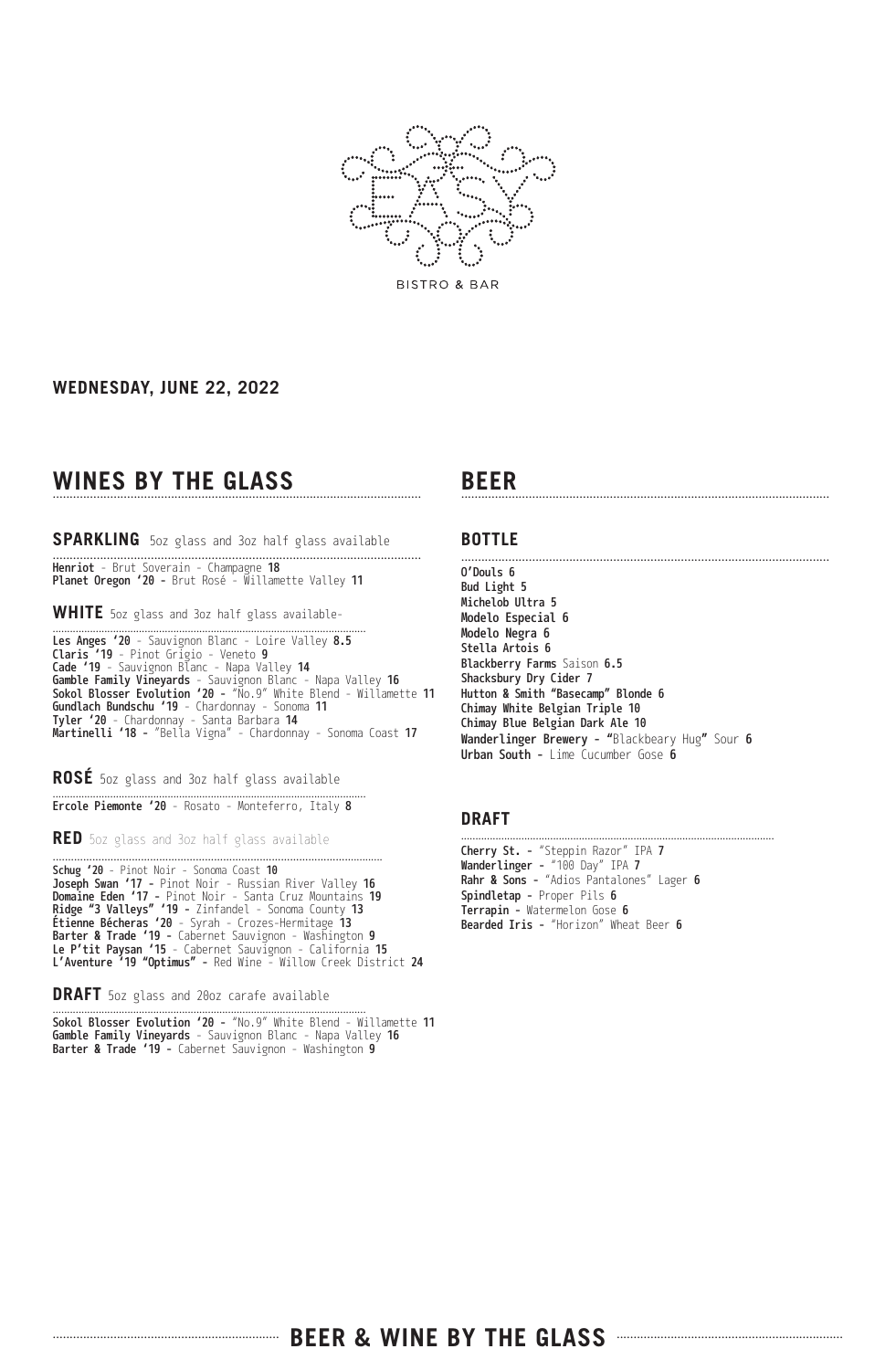## **OLD FASHIONEDS**

Easy Old Fashioned - Smoke Wagon, Citrus, Bitters 12 Scenic City - Chattanooga Whiskey 111, Rich Turbinado, Bitters 13 Rockefeller - Bardstown Fusion #6, Angostura & Orange Bitters 16

## **DRINKING...NOT DRINKING**

Sophisticated Lady - Cranberry, Lime, Cucumber, Salt 6 Chuck Taylor - Grapefruit, Ginger Ale, Citrus, Rhubarb 6 Sober Sunset - Orange, Grenadine, Lemon, Tonic 6 Fauxjito - Mint, Cucumber, Lemon, Soda 6

## **MANHATTAN OF THE MOMENT**

Carroll Gardens - Rye Whiskey, Punt e Mes, Amaro Montenegro, Luxardo Maraschino 13

#### **ALMOST CLASSICS** .............................................................................................................

Easy Martini - Plymouth Gin or Ketel One Vodka, Fino Sherry, Orange Bitters, Lemon Twist, Olive, Served Up 11

Clear Conscience - Wonderbird Gin, Lillet Blanc, Alagna Blanc, Luxardo Maraschino, Orange Bitters, Served Up 14

A Good Little Devil - Smith and Cross, Diamond Reserve Dark Rum, Angostura Amaro, Cynar, Grenadine, Lime, Grapefruit, Served Up 11

El Tlacuache del Sur - Don Fulano Blanco, Amer Picon, Green Chartreuse, Averna, Agave, Orange Bitters, Served Up 12

O'Friendly - West Cork Irish Whiskey, Oloroso Sherry, Cappalletti, Turbinado, Served on the Rocks 11

5th Avenue Sour - Cathead Bitter Orange Vodka, Post Modern Elderberry Liqueur, Gran Classico, Lemon, Lime, Red Wine, Served on the Rocks 12

### **EASY ORIGINALS** .............................................................................................................

Strawberry Alarm Clock - El Jimador Blanco, Mondino, Aperol, Strawberry, Jalepeño, Lime, Served on the Rocks 11

Drunken Sailor - Diamond Reserve Gold Rum, Sailor Jerry, Pineapple, Orange, Lime, Grenadine, Banana, Served on the Rocks 12

Water My Lawn - Dos Hombres Mezcal, Cynar, Cantaloupe, Lemon, Saline, Served on the Rocks 10

F The Po-Lychee - Roku Gin, St-Germain, Yellow Chartreuse, Lemon, Served Up 11

Bee + - Gin Hive Mix, Aperol, Dry Curacao, Orange Blossom Honey, Lemon, Egg White, Served Up 13

Mom or Mommy - Wray and Nephew, Leblon Cachaca, Kahlua, Velvet Falernum, Aperol, Lemon, Lime, Pineapple, Tiki Bitters, Served Up on Crushed Ice 10

Unsolved Mysteries - Batavia Arrack, Pedro Ximenez Sherry, Kina, Lemon, Strawberry, Served Up 12

### ......................................................................................... **COCKTAILS** .........................................................................................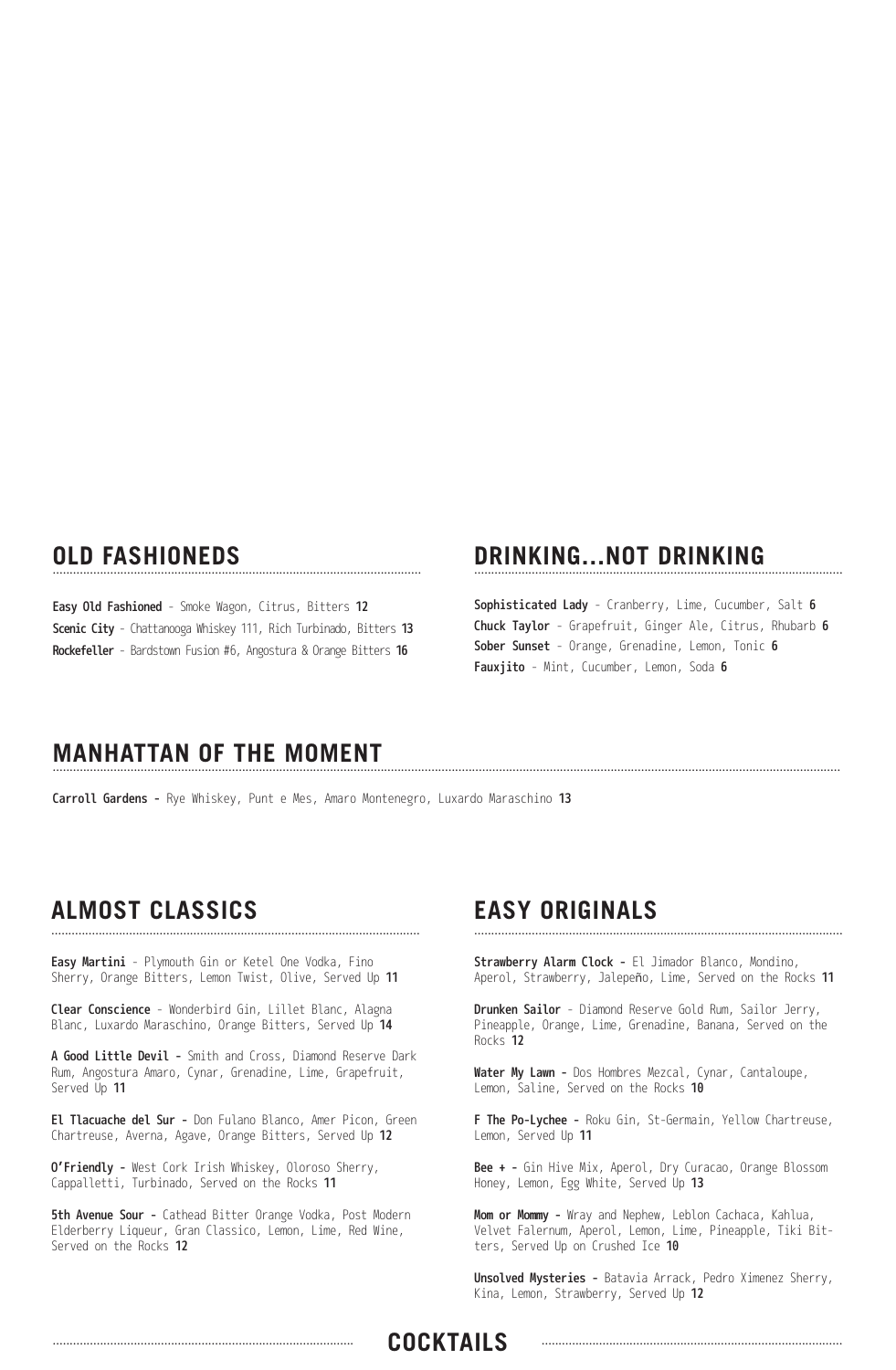# WHITE WINES

#### **SPARKLING** .............................................................................................................

Ch. de Valmer Vouvray Brut NV - Loire Valley 49 Planet Oregon '20 - Rosé Bubbles - Willamette Valley 54 Lanson "Black" - Brut - Champagne 97 (750ml) Eyrie NV - "Spark" Ultra Brut Rosé - Willamette Valley 66 King Estate - Brut Cuvée - Willamette Valley 85 Phillipe Fontaine NV - Cuvee de Lys - Champagne 126 Soter '15 - Brut Rose - Yamhill-Carlton 139 Henriot - Brut Souverain - Champagne 179 (1.5L)

.............................................................................................................

#### **CHARDONNAY**

Gundlach Bundschu '19 - Sonoma 57 Diatom '20 - "Bar M" Santa Barbara County 59 Tyler '20 - Santa Barbara County 59 Eyrie Vineyards '20 - Dundee Hills 75 Florez Wines '19 - "Moonmilk"- Santa Cruz 76 Florez Wines '20 - "Pegleg" Sonoma Mountain 78 Brewer-Clifton '19 - Sta. Rita Hills 79 Martinelli '17 - "Bella Vigna" Sonoma Coast 80 **Rivers Marie '19** - Napa Valley **91 Joseph Swan "Kent the Younger" '14 -** Russian River Valley **94** Calera '16 - Mt Harlan 95 Ridge Estate '17 - Sta. Cruz Mtns. 99 Copain Brousseau '12 - California 149 (magnum) Flowers '13 - Sonoma (1.5L) 189 (magnum) Peter Michael '20 - "La Carriere" - Sonoma 229 Peter Michael '20 - "Belle Côte" - Sonoma 229 Albert Bichot '19 - Dom. du Pavillon, Meursault 245 Albert Bichot '19 - Dom. du Pavillon, Clos des Mouches 350

#### **WHITE BLENDS**

............................................................................................................. Terra Vita Vitum '19 - "Large Soif!" Chenin-Chardonnay, France 59 Arbe Garbe '19 - White Blend - Russian River Valley, Sonoma 88 Arbe Garbe '16 - White Blend - Russian River Valley, Sonoma 88 Donelan '16 - "Venus" Roussane|Viogner - Sonoma 99 Dom. Jean-Louis Chave '10 - Hermitage Blanc - Rhone Valley 445 Dom. Jean-Louis Chave '10 - Hermitage Blanc (1.5L) 795 (magnum)

#### **ESOTERIC WHITE VARIETALS**

Sokol Blosser Evolution '20 - "No. 9" Willamette 44 (carafe) Dom. Batard Langelier '19 - "Polaris"- Muscadet Sevre et Maine 39 Domitia '20 - Picpoul De Pinet - Languedoc, France 39 Il Monticello Grappolo Vermentino '20 - Liguria 46 Florez '20 - "Oyster Pal" Picpoul - Dunnigan Hills 49 Patricia Greene Muscat Ottonel '19 - Eola Springs 49 Lambert Breze '19 - "Clos Du Midi" Chennin Blanc, Saumur 49 Florez Wines '20 -" White Rhino" Grenache Blanc-Dunnigan Hills 55 Teutonic '19 - "Helvetti" Viognier - Willamette Valley 59 Tasca D'Almerita Fondazione Whitaker '20 - "Mozia"- Grillo 65 Clos de la Houssaie '14 Muscadet Sevre et Maine 68 Arbe Garbe '16 - "Benandants" Malvasia Bianca - Sonoma 99

.............................................................................................................

#### **RIESLING**

Elk Cove '19 - Estate Willamette Valley 57 **Günther Steinmetz "GW" '17 -** Wintricher Geierslay, Mosel **88** 

.............................................................................................................

#### **PINOT GRIS/GRIGIO**

............................................................................................................. Claris - Veneto 35 Abbazio di Novacella - Alto Adige 49 Eyrie Vineyards '18 - Dundee Hills 59 Castello di Stefango '19 - "Macerato" Italy 65 Jolie-Laide '21 - California 79

#### **SAUVIGNON BLANC**

Les Anges '20 - Loire Valley 39 Luli '19 - Santa Lucia Highlands 44 Gamble Family Vineyards '21 - Napa Valley 64 (carafe) Marc Deschamps '19 - "Les Champs de Cri" - Pouilly-Fumé 68 **Cade '19** - Napa Valley **69** Cadre "Stone Blossom" '21 - Edna Valley 69 Florez Wines '20 - "Kind of Orange" Mendocino 78 Pfiffer Pavitt "Date Night" '20 - Pope Valley 79 Dom. Gueneau '19 - "Les Terres Blanches" Sancerre 72 Dom. Rimbabult-Pineau '20 - Sancerre 79 Dom Claude Riffault '19 -"Les Boucauds" - Sancerre 82

.............................................................................................................

# **ROSÉ WINES**

............................................................................................................. Tournage Riant '20 - Loire Valley 45 Terre Rouge Vin Gris D'amador '20 - Sierra Foothills 50 Ercole Piemonte '20 - Monferrato, Italy 52 1L Bermejo Listan Negro Rosado '21 - Lanzarote 69 Robert Sinskey '21 - Vin Gris of Pinot Noir 72 Arnot Roberts '21 - North Coast 78 Mathiasson '21 - California 79 Ch. des Annibals '20 - Provence 69/750ml 149/1.5L 299/3L Tschida '19 - "Himmel Auf Erden", Burgenland 98

### RED WINES

#### **PINOT NOIR**

Schug '20 - Sonoma Coast 48 Schug '19 - Carneros 59 Dom. Jean Fournier '19 - Bourgogne Rouge 65 West Pole '18 - Sonoma Coast 78 Brewer-Clifton '20 - Sta. Rita Hills 79 Joseph Swan '17 - Russian River Valley 80 Dupuis '18 - "Le Benedict" - Anderson Valley 93 Dom. Parent '19 - Bourgogne - Côte D'or 97 Dom. Eden '17 - Santa Cruz Mountains 98 Calera '16 - de Villiers - Mount Harlan 99 Albert Bichot '19 - Dom. Adelie, Mercurey 129 Evrie Vinevard '17 - Roland Green - Dundee Hills 129 Rivers-Marie '19 - Silver Eagle Vineyard - Sonoma Coast 139 Soter '18 - Mineral Springs Ranch - Willamette Valley 159 Dom. Serene '18 - Evenstad Reserve - Willamette Valley 165 Brewer-Clifton '18 - Machado 169 Dom. de la Côte '18 - "Bloom's Field" - Sta. Rita Hills 176 Dom. Parent Premier Cru '17 - "Les Epenottes" - Beaune 199 Chev '18 - Russian River Valley 209 **Dom. Boris Champy '18 -** "Vignes Franches" Beaune 1er Cru **215** Dom. de la Côte '18 "la Côte" Sta. Rita Hills 216 Albert Bichot '19 - Fixin Premier Cru, Clos de la Perriere 239 Soter '12 Mineral Springs Ranch "White Label" - Willamette 229 Arcadian '06 "Sleepy Hollow" - Sta. Lucia 1.5L 349 3L 599 5L 999

.............................................................................................................

#### **BEAUJOLAIS/GAMAY** .............................................................................................................

Jean Paul Dubost '19 - Beaujolais Lantignié 39 Dom. A Pegaz '19 - Brouilly 49

# ................................................................. **WHITE, ROSÉ & RED WINES** .................................................................